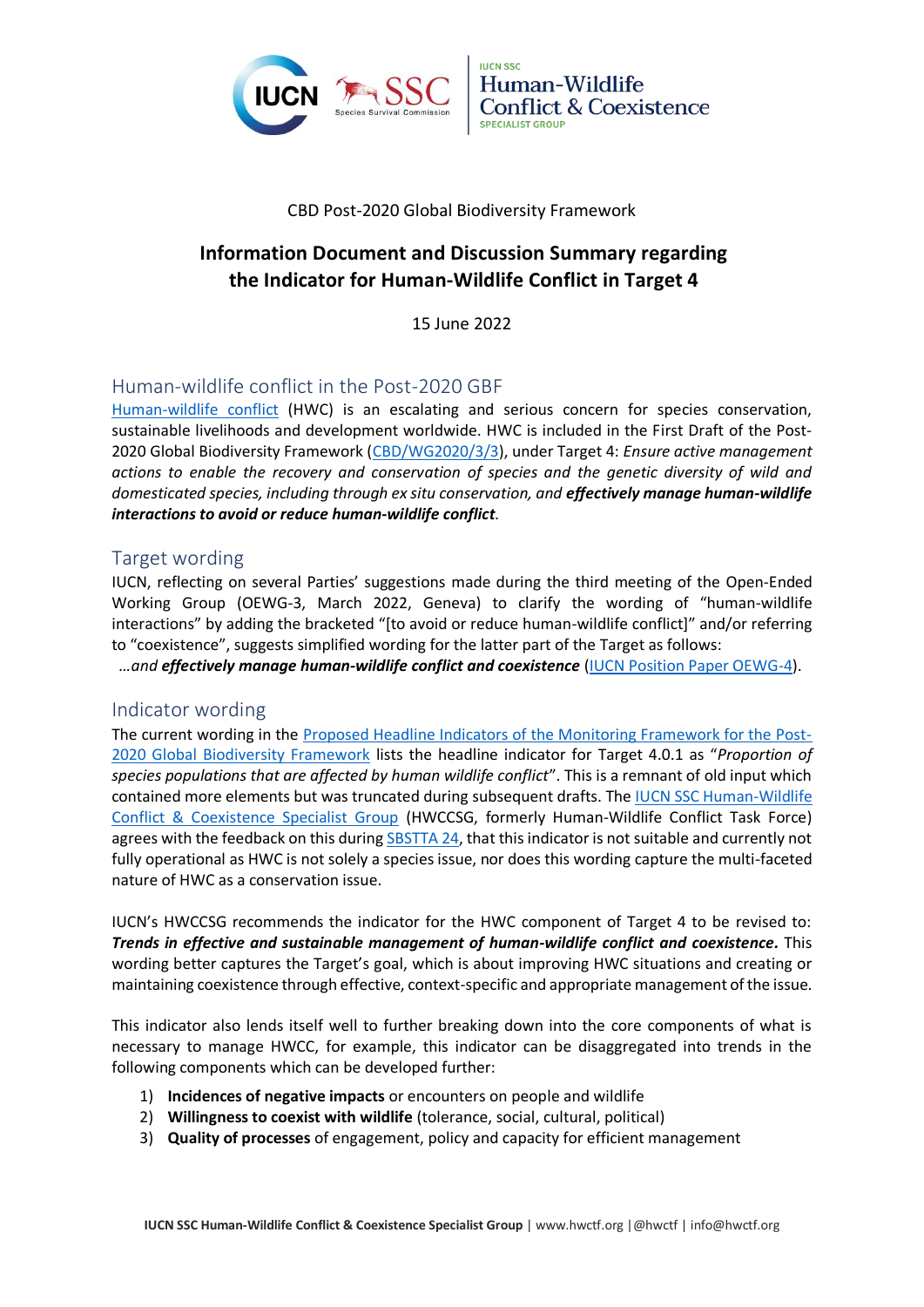



This is technically feasible for national and global levels (data can be aggregated), it is more relevant to key elements of the target, and is something that can be developed collaboratively between Parties and Observers, with the HWCCSG available to coordinate efforts and help provide science-policy linkages (e.g. via the [IUCN Library on HWC](https://www.hwctf.org/document-library) and [IUCN Guidelines on HWC](https://www.hwctf.org/guidelines) in preparation).

# Development of the HWC Indicator

As outlined in the [Information Document on developing indicators for a](https://www.hwctf.org/_files/ugd/7acc16_7379592635484b70bb7c7959afe39603.pdf) target on human-wildlife [conflict in the framework](https://www.hwctf.org/_files/ugd/7acc16_7379592635484b70bb7c7959afe39603.pdf) (January 2022), the HWCCSG**recommends a focus on preventing, managing and mitigating HWC effectively and sustainably, using a combination of quantitative and qualitative measures to demonstrate progress to this aim.** In developing a monitoring approach for HWC, the following aspects should be considered: a) the indicator needs to focus on the long-term aim of the drivers of conflict resolution, not just symptomatic aspects, b) the social, cultural and political aspects of HWCs are crucially important components, as they are most reflective of the underlying nature of the problem; and b) HWC situations and management capacities are highly variable, so reporting needs to be manageable and relevant for each party.

# Technical workshops on HWC indicator development

The HWCCSG is the proposed institution for coordinating the development and delivery of the indicator for HWC for Target 4 as part of UNEP-WCMC's compilation of [data relating to headline](https://www.post-2020indicators.org/pdfs/52?type=headline)  [indicators.](https://www.post-2020indicators.org/pdfs/52?type=headline) Therefore, **a first online technical workshop was convened on 8 June 2022, which included members of the HWCCSG and colleagues from the UN Food and Agriculture Organization (FAO), WWF, as well as the CBD Secretariat and OEWG, UNEP-WCMC and several government parties (incl. Angola, Bhutan, Botswana, Brazil, Mozambique, Namibia, Uganda, UK).** Workshop participants discussed the potential metrics for this indicator and to what extent data collection for the three proposed components would be feasible. The main conclusions included:

1) Incidences of impacts: a range of data in this category are already collected by many parties and organisations. It is considered important that the indicator picks up both human and wildlife impacts.

- 2) Willingness to co-exist: Although methods for this are well established in conservation social sciences, for some parties this is a less familiar aspect to measure. Experience of measuring e.g. tolerance (in a repeatable way to allow trend assessment) may be limited within some wildlife/forestry departments, but guidance and links across disciplines can readily be mobilized for this.
- 3) Quality of process: Reporting of the level of engagement, stakeholder participation and policy development (ie the extent to which conflict and coexistence are well managed) is also an important component and reasonable straightforward to document and report on (e.g. through evidence of consultations, use of facilitators, community-led projects etc).

Given the range of capacities, it was suggested that the methods underpinning the HWC indicator will likely continue to evolve and become more accurate, refined, and comparable as this effort continues up to and beyond COP15. Furthermore, although HWCs around the world share many common characteristics, contexts vary greatly from country to country, and most likely a methodology that sets out a monitoring framework but allows for a range of context-appropriate data collection approaches within it, may be most beneficial at this time. Concerns over feasibility were also discussed, to consider whether countries have capacity to collect the range of data needed, at scale. Certainly guidance and resources will be needed to support this. The multi-disciplinary nature of the components also